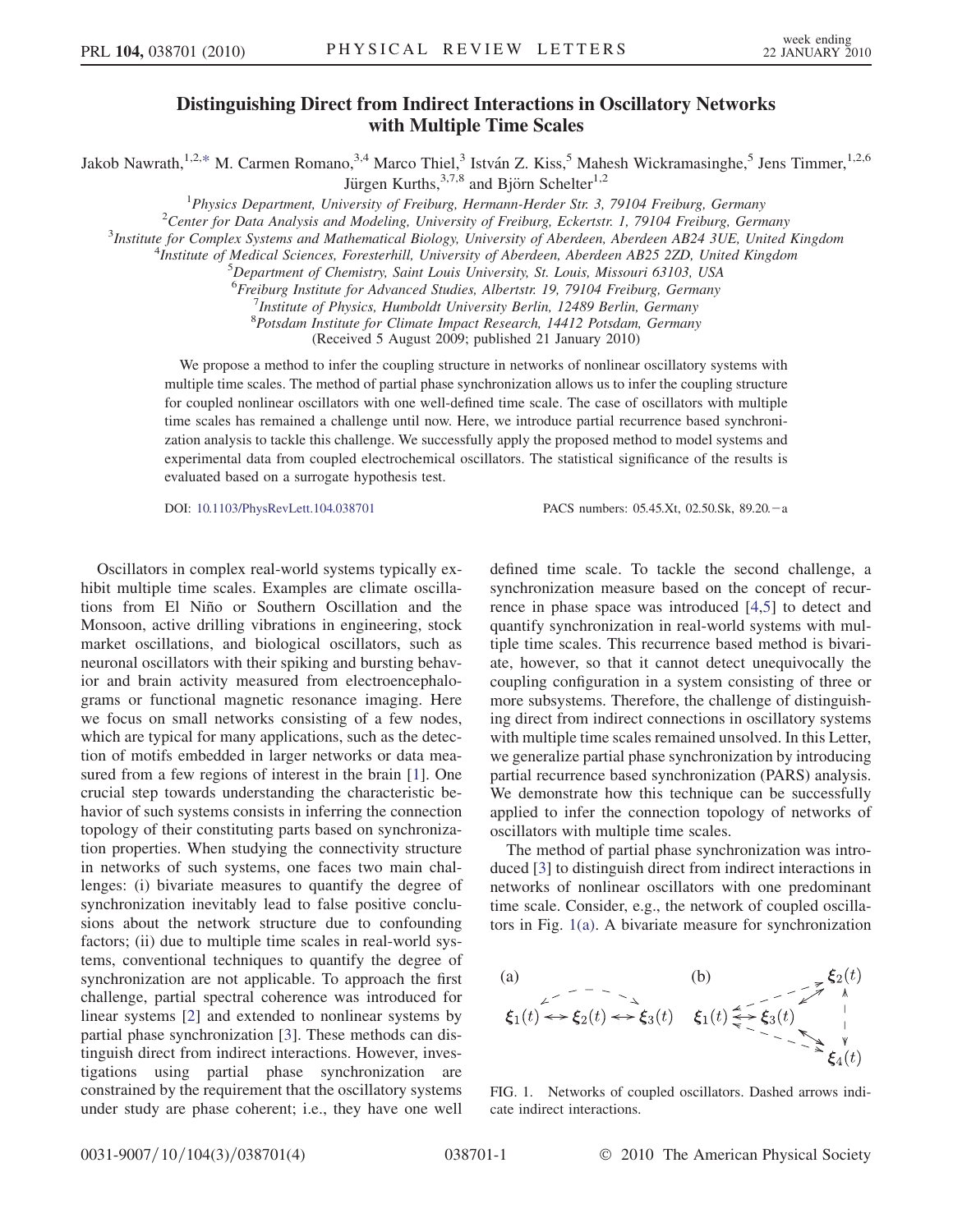would detect synchronization between oscillator  $\xi_1(t)$  and  $\xi_3(t)$ , in spite of them being coupled only via the mediating influence of  $\xi_2(t)$ . Assuming that we have N interdependent oscillatory systems  $\xi_1(t), \ldots, \xi_N(t)$ , where  $\xi_i(t) \in \mathbb{R}^d$ denotes the trajectory of oscillator  $i$  in  $d$ -dimensional phase space and  $t = 1, \ldots, T$ , the method of partial phase synchronization calculates first the synchronization indices

<span id="page-1-0"></span>
$$
|R_{k,l}| = \left| T^{-1} \sum_{t=1}^{T} \exp(i\Phi_{k,l}(t)) \right|, \qquad |R_{k,l}| \in [0, 1] \tag{1}
$$

for all pairs of oscillators  $\xi_k(t)$  and  $\xi_l(t)$ . Here  $\Phi_{k,l}(t) =$  $|\Phi_k(t) - \Phi_l(t)|$  is the phase difference of oscillators  $\xi_k(t)$ and  $\zeta_1(t)$  at time t [[6](#page-3-6)[,7\]](#page-3-7). The phase  $\Phi(t)$  of an oscillator  $\xi(t)$  can be obtained using, e.g., the analytical signal approach  $\tilde{x}(t) = x(t) + i x_H(t) = A(t) \exp(i\Phi(t)$  [\[8](#page-3-8)] where  $x(t)$  is an observed scalar time series from oscillator  $\xi(t)$ ,  $x_H(t)$  is the Hilbert transform of  $x(t)$ , and  $A(t)$  is the instantaneous amplitude. The analysis of the bivariate synchronization indices  $R_{k,l}$  results in a Hermitian bivariate synchronization matrix

<span id="page-1-2"></span>
$$
\mathbf{R} = \begin{pmatrix} 1 & R_{1,2} & \dots & R_{1,N} \\ R_{1,2}^* & 1 & \dots & R_{2,N} \\ \vdots & \vdots & \ddots & \vdots \\ R_{1,N}^* & R_{2,N}^* & \dots & 1 \end{pmatrix}.
$$
 (2)

Based on matrix inversion of the synchronization matrix R, the partial phase synchronization index

$$
R_{k,l|z} = |R_{k,l}^{-1}| / \sqrt{R_{k,k}^{-1} R_{l,l}^{-1}}
$$
 (3)

yields the mean phase coherence between  $\xi_k(t)$  and  $\xi_l(t)$ conditioned on the remaining processes  $\{\xi_z(t)|z =$  $1, \ldots, N, z \neq k, l$  [[3](#page-3-3)]. Thus, if the bivariate synchronization index  $R_{k,l}$  is considerably different from zero, while the multivariate index  $R_{k,l|z}$  vanishes, there is strong evidence for an indirect coupling between oscillators  $\xi_k(t)$ and  $\boldsymbol{\xi}_l(t)$ .

However, if the oscillators exhibit multiple time scales, the definition of the phase is not straightforward anymore, and the synchronization index defined in Eq. [\(1](#page-1-0)) cannot be calculated. This is because for an oscillator with a broadband spectrum there is no clear center of rotation if its trajectory is projected on a plane [[8](#page-3-8)]. In these cases, we can detect phase synchronization by a measure that is based on the recurrences of a trajectory and considers phase synchronization in a more statistical sense [[5](#page-3-5)]. The recurrences in phase space of an oscillator  $\mathcal{E}(t)$  are represented by the recurrence matrix [\[9\]](#page-3-9)

$$
P(\varepsilon)_{t,r} = \Theta(\varepsilon - ||\xi(t) - \xi(r)||), \qquad t, r = 1, ..., T,
$$
\n(4)

where  $\Theta(\cdot)$  is the Heaviside function,  $\|\cdot\cdot\cdot\|$  is an appro-<br>priate norm, and  $\varepsilon$  is a predefined threshold. An estimate of priate norm, and  $\varepsilon$  is a predefined threshold. An estimate of the probability  $p(\varepsilon, \tau)$  that a system recurs to the  $\varepsilon$  neigh<span id="page-1-3"></span>borhood of a former point of the trajectory after  $\tau$  time steps is given by the diagonal-wise calculated  $\tau$ -recurrence rate  $r_\tau(\varepsilon)$ ,

$$
\hat{p}(\varepsilon,\tau) = r_{\tau}(\varepsilon) = \frac{1}{T-\tau} \sum_{t=1}^{T-\tau} P(\varepsilon)_{t,t+\tau}.
$$
 (5)

This measure can be considered as a generalized autocorrelation function [\[5](#page-3-5)], since it describes higher-order correlations among the points of the trajectory depending on  $\tau$ . Note that it is defined for a trajectory, and not restricted to scalar time series. For oscillatory systems, the function  $p(\varepsilon, \tau)$  shows maxima at multiples of the main time scales of the system. If two oscillators  $\xi_k(t)$  and  $\xi_l(t)$  synchronize, their respective time scales adapt to each other, and hence, the positions of the maxima of their corresponding generalized autocorrelation functions  $p_k(\varepsilon, \tau)$  and  $p_l(\varepsilon, \tau)$ coincide. To quantify these coincidences, the cross correlation coefficient of the probabilities of recurrence

$$
\rho_{k,l} = \langle \hat{p}_k(\varepsilon, \tau) \hat{p}_l(\varepsilon, \tau) \rangle, \qquad \rho_{k,l} \in [0, 1] \qquad (6)
$$

<span id="page-1-1"></span>can be calculated. In the case of locked phase dynamics, the probability of recurrence is simultaneously maximal for both systems and hence  $\rho_{k,l}$  significantly differs from zero. The applicability of this synchronization measure was demonstrated for a general class of non-phasecoherent and nonstationary systems and even for time series corrupted by strong noise [\[5\]](#page-3-5).

To treat the multivariate case of N interdependent oscillators based on the recurrence method, the matrix of the bivariate synchronization indices [Eq. [\(6\)](#page-1-1)]  $\rho =$  $(\rho_{k,l})_{k,l=1,\dots,N}$  is introduced. This matrix has the same sym-<br>metry properties as the synchronization matrix in Eq. (2) metry properties as the synchronization matrix in Eq. ([2\)](#page-1-2). Using the inverse matrix  $\rho^{-1}$ , the partial recurrence based synchronization (PARS) index is defined as follows

$$
\rho_{k,l|z} = |\rho_{k,l}^{-1}| / \sqrt{\rho_{k,k}^{-1} \rho_{l,l}^{-1}},
$$
\n(7)

<span id="page-1-4"></span>where  $\rho_{k,l}^{-1}$  indicates the  $(k, l)$  element of the inverse matrix  $\rho^{-1}$ . This measure quantifies phase synchronization between two oscillators  $\xi_k(t)$  and  $\xi_l(t)$ , conditioned on the remaining oscillators  $\{\xi_z(t)|z=1,\dots,N, z \neq k, l\}$ . remaining oscillators  $\{\xi_z(t)|z = 1, ..., N, z \neq k, l\}$ .<br>Therefore, this method solves both crucial challenges in the analysis of networks of oscillators with multiple time scales: it distinguishes direct from indirect connections and it is applicable to real-world oscillators with a broadband power spectrum.

To illustrate the performance of PARS analysis, a net-work consisting of three funnel Rössler oscillators [[10\]](#page-3-10)

$$
\dot{\xi}_k = \begin{pmatrix} \dot{x}_k \\ \dot{y}_k \\ \dot{z}_k \end{pmatrix} = \begin{pmatrix} -\omega_k y_k - z_k + \sum_{l \neq k} \mu_{k,l} (x_l - x_k) \\ \omega_k x_k + a y_k \\ 0.1 - (x_k - 8.5) z_k \end{pmatrix},
$$
(8)

for  $k = 1, 2, 3$ , is examined. The subsystems are non-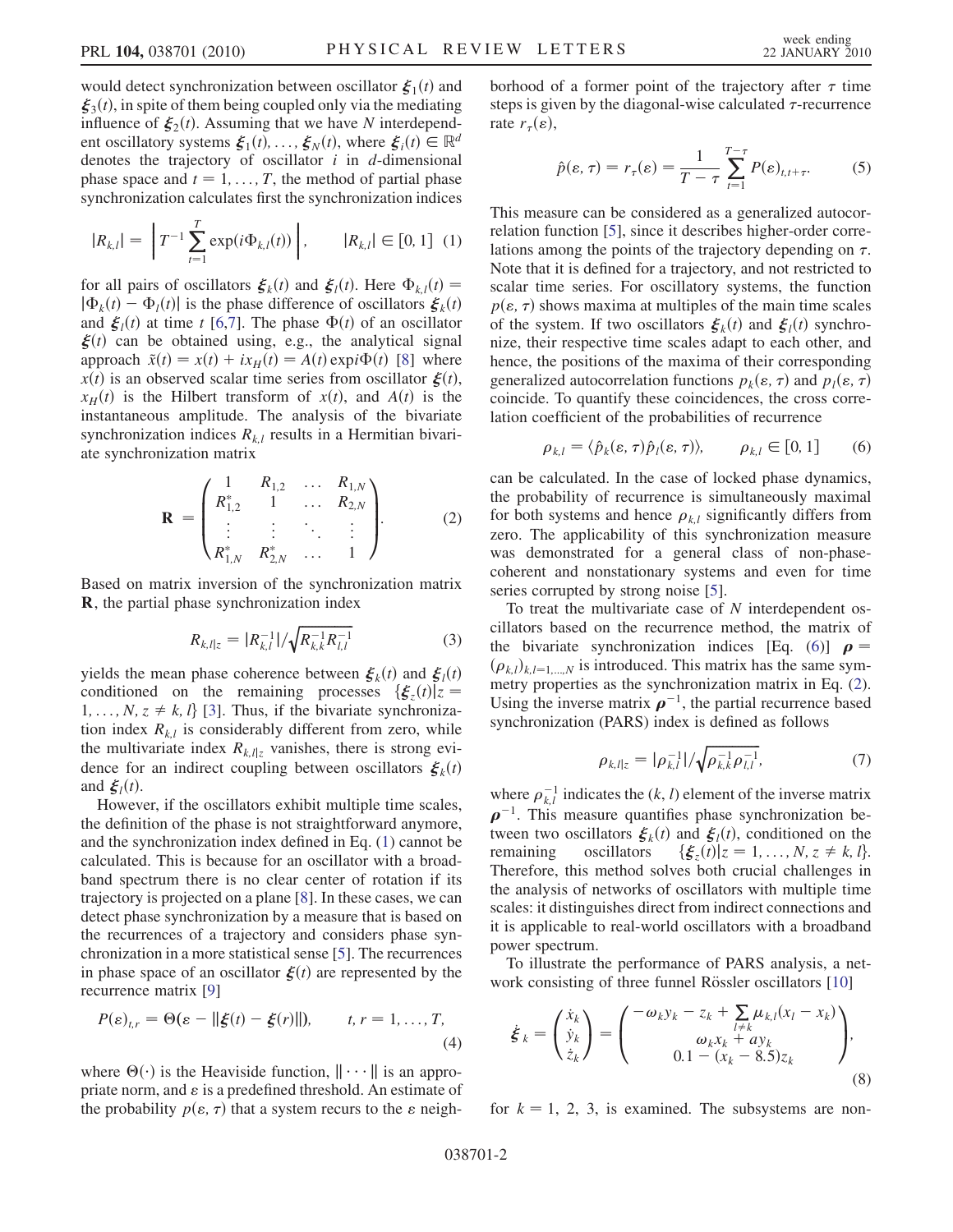identical ( $\omega_1 = 0.98$ ,  $\omega_2 = 1.02$ , and  $\omega_3 = 1.06$ ) and diffusively coupled via their  $x$  components. The oscillator  $\zeta_2(t)$  is bidirectionally coupled to both  $\zeta_1(t)$  and  $\zeta_3(t)$ , whereas there is no direct coupling between  $\xi_1(t)$  and  $\xi_3(t)$ [Fig. [1\(a\)\]](#page-0-0). The parameter  $a = 0.2925$  is chosen such that the oscillators are in the highly non-phase-coherent funnel regime [\[10\]](#page-3-10); i.e., they exhibit multiple time scales. The set of differential equations was numerically integrated and sampled at 20 Hz, starting from randomly chosen initial conditions. The first 10 000 transient data points were discarded and time series consisting of 24 850 data points were analyzed. From the  $x$  component, the phase space was reconstructed by delay embedding with delay time 30 and embedding dimension 6. The embedding parameters were estimated by the mutual information and the method of false nearest neighbors [[11](#page-3-11)]. For the computation of the recurrence matrices, the threshold  $\varepsilon$  was chosen so that a recurrence rate of 0.1 resulted [cf. Eq. ([5\)](#page-1-3)] [\[9\]](#page-3-9).

In Fig. [2](#page-2-0) the bivariate indices  $\rho_{k,l}$  and the multivariate PARS indices  $\rho_{k,l|z}$  are compared for  $\mu = \mu_{1,2} = \mu_{2,3}$ <br>varied in the range 10, 0.31. To evaluate the statistical varied in the range [0, 0.3]. To evaluate the statistical significance of the results, the method of twin surrogates is utilized [[12](#page-3-12)]. A twin surrogate of a given trajectory corresponds to an independent trajectory of the same underlying system starting at different initial conditions. The significance level for  $\rho_{k,l}$  was obtained from the synchronization indices  $\rho_{k,l_{\text{sur}}}$ , where the oscillator  $\xi_l(t)$ <br>was replaced by its twin surrogate. Alternatively, one could was replaced by its twin surrogate. Alternatively, one could have replaced oscillator  $\xi_k(t)$  by its surrogate. The 1% significance level was given by the second highest value from 100 realizations of the surrogates. To compute the significance level of the PARS indices, these values were arranged in the matrix  $\rho_{\text{surr}}$ , which was then inverted and<br>renormalized following Eq. (7). The bivariate measures renormalized following Eq. ([7](#page-1-4)). The bivariate measures indicate that each oscillator is connected to all others, since for sufficiently strong coupling strength  $\mu$  the indices  $\rho_{k,l}$ are significant for all  $\{k, l\}$  combinations [Figs. [2\(a\)](#page-2-1)–[2\(d\)\]](#page-2-1).

<span id="page-2-0"></span>

<span id="page-2-1"></span>FIG. 2. (a)–(c) Bivariate synchronization indices and (d)– (f) multivariate PARS indices depending on the coupling strength  $\mu$  for three interdependent funnel Rössler systems exhibiting multiple time scales. The significance levels (gray) are based on the method of twin surrogates. The curves have been smoothed over 8 data points. (e) Only the PARS indices correctly determine the indirect coupling between oscillators  $\xi_1(t)$  and  $\xi_3(t)$ .

But computing the PARS indices, we see that only  $\rho_{1,2}$ <br>and  $\rho_{1,2}$  are significant for large  $\mu$ , correctly detecting and  $\rho_{2,3|1}$  are significant for large  $\mu$ , correctly detecting<br>that the connection between oscillators  $\xi$  (t) and  $\xi$  (t) is that the connection between oscillators  $\xi_1(t)$  and  $\xi_3(t)$  is indirect [Figs.  $2(d)-2(f)$ ]. We emphasize that the same results are obtained when using ''natural'' surrogates  $[12]$ , i.e., using the differential equations of the Rössler oscillators to generate independent trajectories.

In Fig. [3](#page-2-2) we investigate a network consisting of four coupled funnel oscillators ( $\omega_1 = 0.98$ ,  $\omega_2 = 1.04$ ,  $\omega_3 = 1$ and  $\omega_4 = 0.94$ ). All oscillators are coupled to oscillator  $\xi_3(t)$ , without any further direct connections [Fig. [1\(b\)\]](#page-0-0). Furthermore, we add 50% observational noise containing auto and cross correlations to all four oscillators. This coupling configuration is correctly detected by the PARS indices [Fig. [3](#page-2-2)]. Also for other levels of observational noise between 5% and 50% the PARS analysis is able to reveal the actual coupling structure (results not shown). We emphasize that other multivariate techniques, including the linear ones, usually lead to false positive conclusions about the coupling configuration when the time series are contaminated with 50% correlated observational noise. Moreover, note that for the maximal coupling strength considered in both Figs. [2](#page-2-0) and [3](#page-2-2) the oscillators are phase synchronized. If we increase further the coupling strength, the synchronization becomes almost complete, in which case it is not possible anymore to infer the correct coupling configuration.

Now we apply PARS analysis to the challenging case of a network of experimental data exhibiting multiple time scales. The data were obtained from chemical experiments with Ni electrodissolution in  $4.5 \text{ mol/L}$  sulfuric acid. The experiments were carried out with three 1 mm Ni wires (with a spacing of 2 mm) embedded in epoxy so that the dissolution processes took place only at the ends. The potential of the electrodes was set with a potentiostat to  $V = 1.400$  V vs a Hg/Hg<sub>2</sub>SO<sub>4</sub>/sat. K<sub>2</sub>SO<sub>4</sub> reference elec-

<span id="page-2-2"></span>

FIG. 3. Multivariate PARS analysis with significance levels (gray) of four interdependent funnel Rössler systems with coupling strengths  $\mu_{1,2} = \mu_{2,4} = \mu_{1,4} = 0$  and  $\mu = \mu_{2,3} = \mu_{1,3} = \mu_{1,4}$  $\mu_{3,4} > 0$ . All oscillators are contaminated by 50% of auto- and cross-correlated observational noise  $n_1(t) = a n_1(t-1) + a n_2(t-1)$ cross-correlated observational noise  $\eta_i(t) = a \eta_i(t-1) +$  $\chi_i(t) + b \sum_{j \neq i} \chi_j(t)$  where  $i = 1, ..., 4$ ,  $a = 0.1$ ,  $b = 0.01$  and  $\chi_i$  is standard Gaussian white poise. The PAPS indices correctly  $\chi_i$  is standard Gaussian white noise. The PARS indices correctly determine both the indirect couplings (a)–(c) and the direct couplings  $(d)$ – $(f)$ .